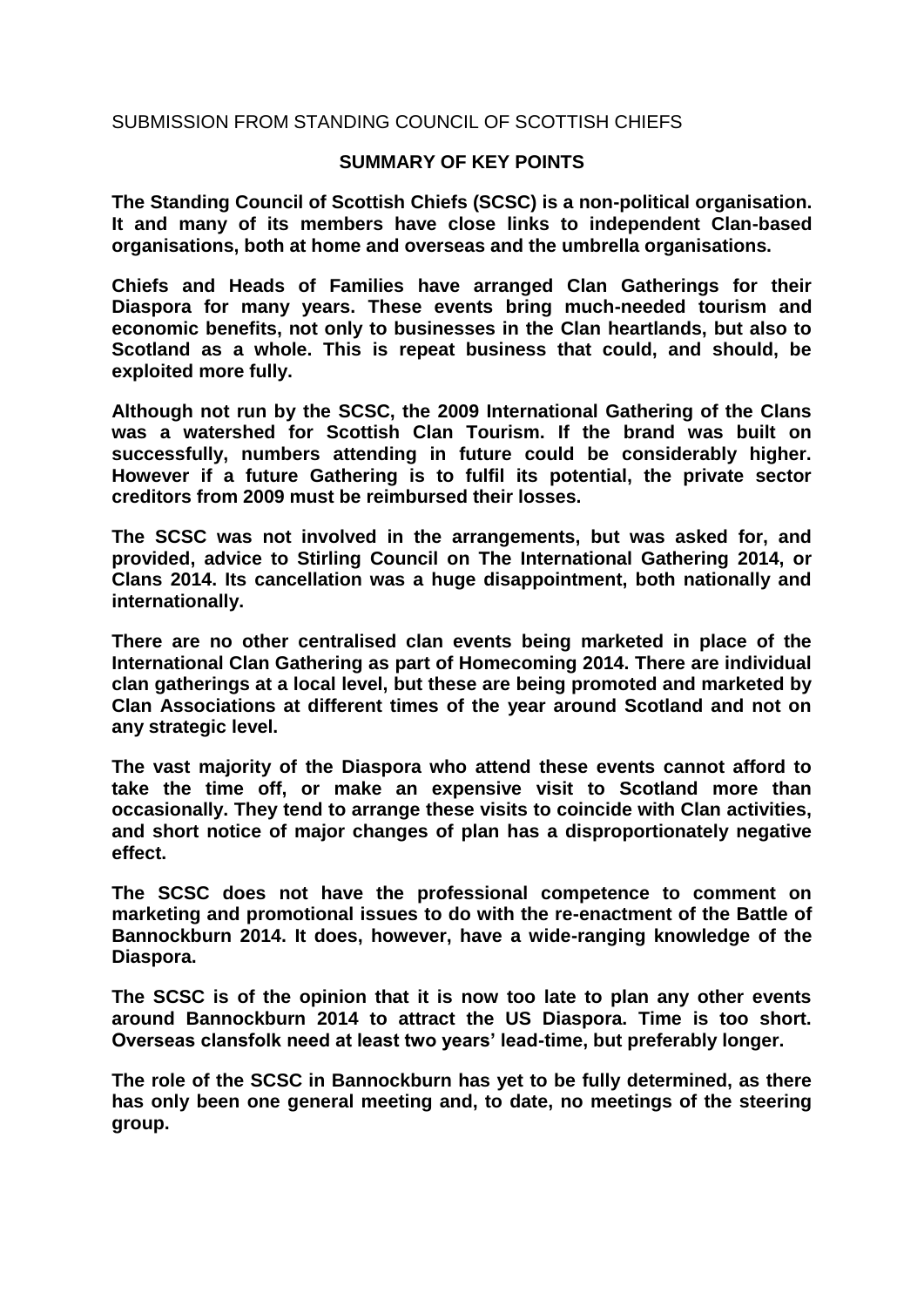**The SCSC believes that Bannockburn will be successful for the home market, but the event as it stands may not be large enough to bring the same numbers of the Diaspora to Scotland as occurred in 2009. Nor should it, as the site is too small to hold that number.** 

**The SCSC believes there would be an economic benefit in mounting large, centralised International Clan Gatherings in the future, but they will need very careful consideration. They should be run by the private sector, with the SCSC in an advisory role, and with the full support of central and local government and the public sector.** 

# **A. The Standing Council of Scottish Chiefs**

**The Standing Council of Scottish Chiefs (SCSC)** was founded in 1952. The Objects of the Council, which **is non-political**, are to consider matters affecting Scottish Chiefs and the Clans and Names which they represent and to submit their views and interests to HM Government, to the Scottish Government, to local authorities, to tourist authorities, to the media and to associations connected with Clan and Family in the UK and overseas.

Chiefs and heads of Clans, Families and Names, have been heavily involved in ancestral tourism. **They have arranged Clan Gatherings for their Diaspora for many years. These events bring much-needed tourism and economic benefits, not only to businesses in the Clan heartlands, but also to Scotland as a whole. Those attending will usually visit other places as well. This is repeat business that could and should be exploited more fully.**

SCSC research reveals that Clan Gatherings make substantial financial contributions to local areas – mainly through hotels, catering and transport, without grants or help of any kind from the centre. Recent examples are: 900 Camerons, £300,000 to Fort William; 200 MacPhersons, £100,000 to Newtonmore; and 250 Eliotts, £75,000 to Newcastleton.

In 2012, the Clan Maclean Gathering based at the Chief's home on Mull attracted 1000 people from around the world, bringing some £700,000 to the island. Working with local businesses, this Gathering was helpfully scheduled in the off-peak month of May when there was less pressure on accommodation and infrastructure.

Clan Gatherings in the regions bring publicity, regional affinity, community spirit, a sense of belonging, genealogy, education, research, footfall to local shops and Highland Games. Some clans run museums at no cost to the taxpayer, such as Clan Armstrong in Langholm. Others run heritage projects, such as the Clan Sinclair Heritage Trust, which has raised one million pounds for the restoration of Girnigoe Castle on the remote coast of Caithness. Whether it be gatherings, museums, or heritage projects, Chiefs and Clans operate like small businesses in the rural economy of Scotland.

The SCSC and many of its members have close links to independent Clan-based organisations overseas and the umbrella organisations - in particular the Council of Scottish Clans and Associations (COSCA) in the USA and in Australia, the Scottish Australian Heritage Council (SAHC). The feeling of kinship between many in the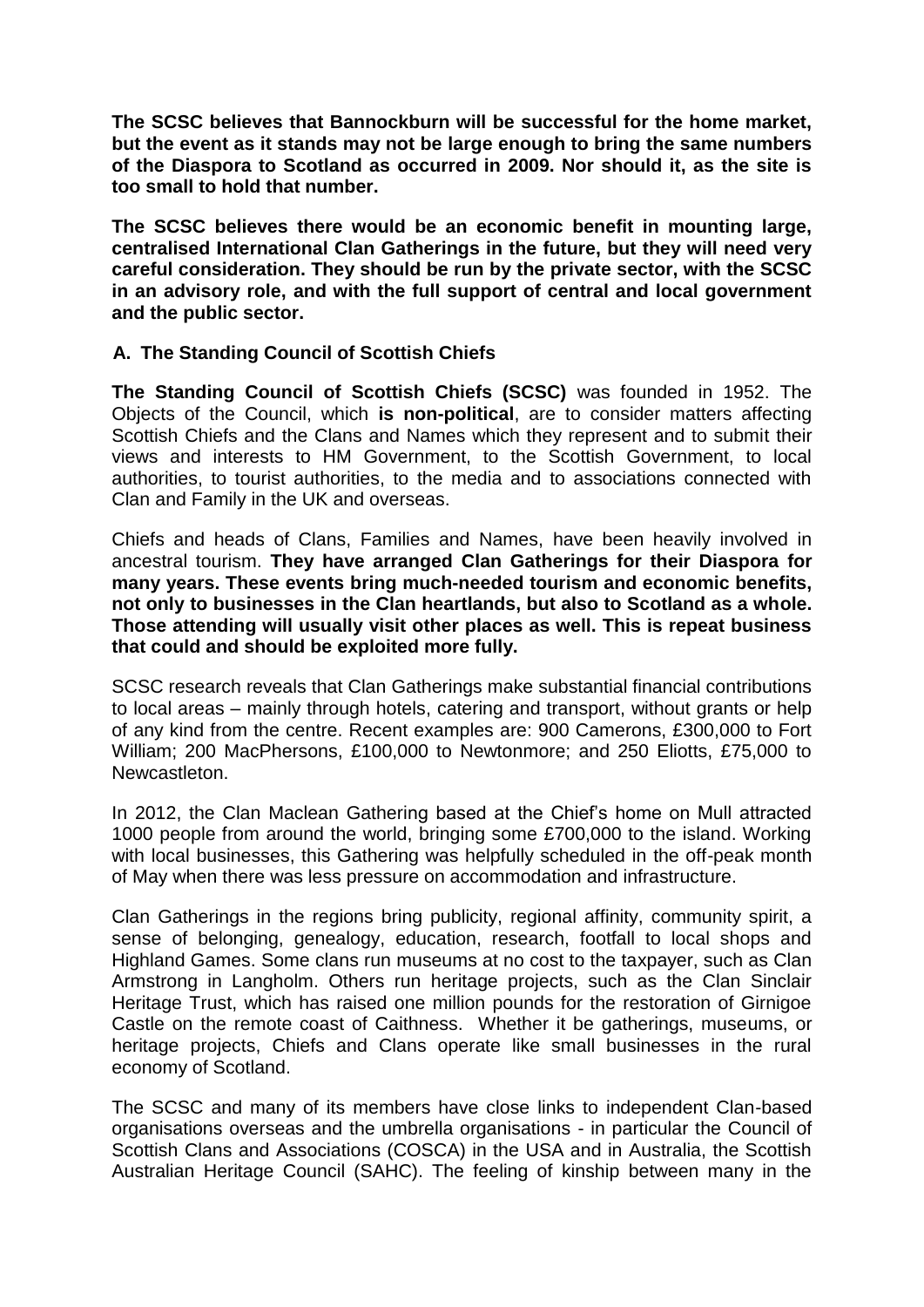Diaspora and the Clan or Family back in Scotland remains very strong. For them that is personified in the Chief, or Head of the Family.

# **B. The Gathering 2009**

The SCSC was happy to support the International Gathering of the Clans based in Holyrood Park in Edinburgh, as part of The Homecoming 2009. Its composition and connections brought added value to the occasion. That Gathering was organised by a private company called 'The Gathering 2009 Ltd', in which the SCSC had no financial, nor management interest. It was a totally separate organisation. Nothing on this scale had been undertaken before and the unique two-day event, with its Royal Patronage, was a resounding success, with about 50,000 thousand people from 40 countries around the world attending. There were some 300 Clan and Family groups from across Scotland, with 125 separate Clan tents in the "Clan Village" and an array of tartans, kilts, and re-enactment groups.

Given the nature of the challenges posed by the uniqueness of this event, it is perhaps not surprising that disappointingly Gathering 2009 Ltd. collapsed owing some £344,000 to numerous private sector creditors. This has cast a cloud over the event. However it must be remembered that it exceeded the expectations of the Diaspora and was a life-changing experience for many people.

This event generated an estimated £10.4 million boost for the Scottish economy, of which £8.8 million came to Edinburgh. This was a phenomenal return on public monies invested and showed what could be achieved. There was a 98% satisfaction with 80% wanting another Gathering. Not surprisingly, even then, people were talking about something similar in 2014.

**The event was a watershed for Scottish Clan Tourism. If the brand was built on successfully, numbers attending in future could be considerably higher. However if a future Gathering is to fulfil its potential, the 2009 creditors must be reimbursed their losses.**

Gathering 2009 was preceded the day before by the first ever Clan Convention, organised by the SCSC in the Parliament. This was attended by over 100 Clan Chiefs. It attracted key leaders within the international clan network and added value to their weekend in Edinburgh. This, too, was a notable success and demonstrated how much could be achieved with the public sector working together with the private sector.

# **C. Stirling 2014**

The Intellectual Property Rights to Gathering 2009 were purchased by Stirling Council with the intention of staging a similar International Gathering of the Clans on 11-13 July 2014 to coincide with the Stirling Highland Games. **The SCSC was not involved in the arrangements, but was asked for, and provided, advice.** 

With Stirling Castle as the backdrop, the event would feature much of what was delivered in 2009 - with one notable addition. Stirling was to link the "2014 International Gathering" to the commemoration of the  $700<sup>th</sup>$  anniversary of the Battle of Bannockburn, which has considerable resonance amongst the clans. The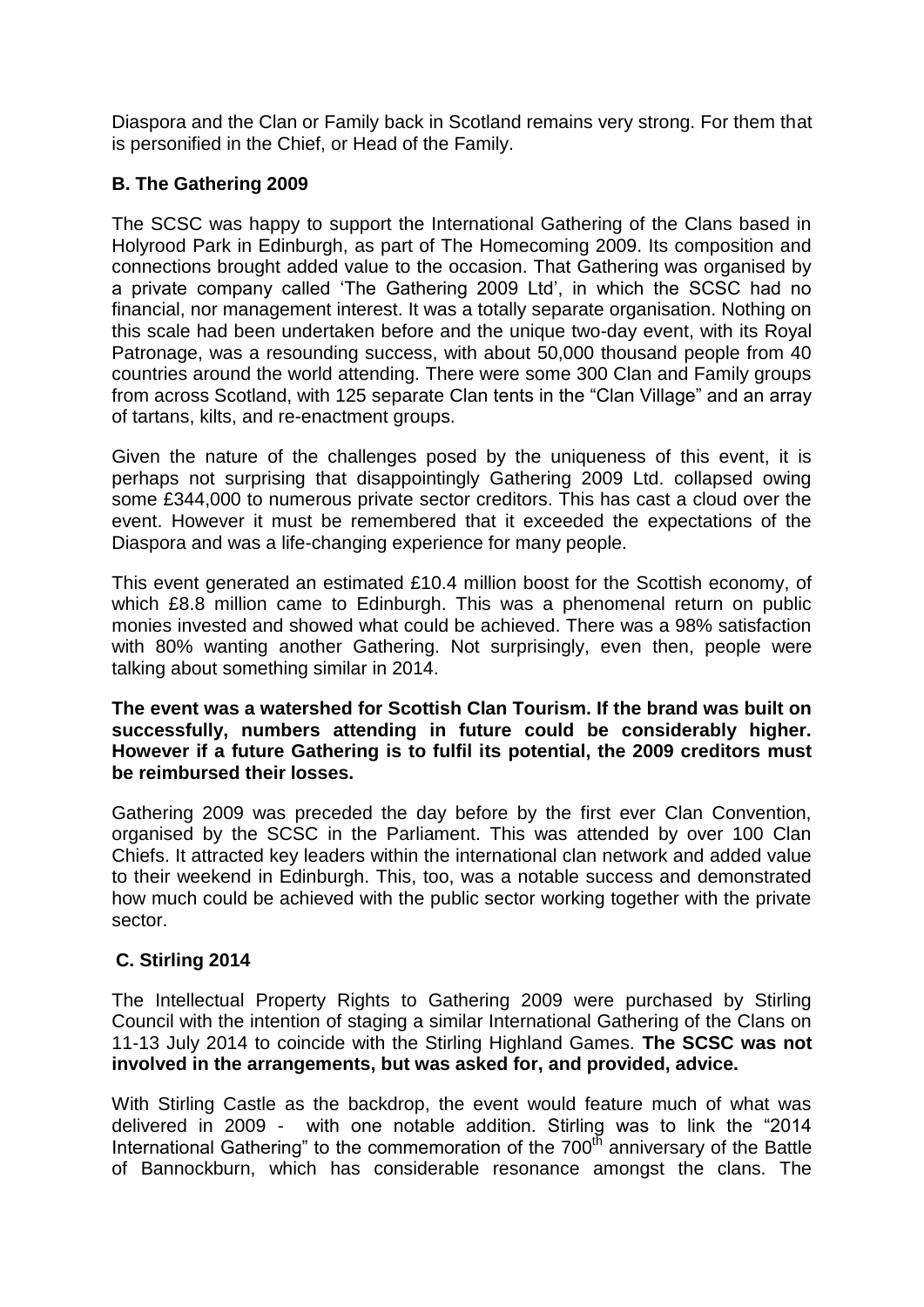strapline 'Clans 2014' was used to signify that the event would aim at the clan network.

The starting gun for 2014 was fired in good time on  $9<sup>th</sup>$  March 2012, with Stirling Council outlining their intentions in a detailed press release. It was clear at a reasonably early stage what was being offered. Added to this was a re-enactment of the Battle of Bannockburn which was to be organised by the National Trust for Scotland (NTS) to run from 28-29 June 2014.

Although the logistics of holding a Gathering on the scale of 2009 at Stirling was always questionable, there appeared to be the political will for such an event and it looked an attractive proposition. Given the enthusiasm of the Diaspora, some Clans, which have a regular pattern of Clan Gatherings that did not include anything in 2014, started to reorganise their schedules to attend this event and groups began booking accommodation and travel.

There were various meetings chaired by Stirling Council to take this significant project forward. However, it became clear by September 2012 that there were difficulties. In early October 2012 the proposed International Clan Gathering was cancelled. Some clans which had made travel arrangements and booked accommodation had to cancel them. Some lost money.

The news of the cancellation does not seem to have been communicated as thoroughly as it should have been. Many Americans still had no idea that the International Gathering at Stirling was not taking place. Even today some Heritage Centres around Scotland think there is to be an event the size of 2009 in Scotland.

It is possible that this false start, and lack of will to take the proposal forward, has made the chances of arranging another large international gathering more remote. It is clear that it takes more than two years to arrange such an event. The logistics are crucial and probably mean that such an event on that scale can only be held in Edinburgh, Glasgow or Aberdeen. Inverness would find it difficult to cater for the anticipated numbers. Clans and Families as a whole are supportive and would like to be associated with such an event.

### **The cancellation of The Gathering 2014 or Clans 2014 was a huge disappointment to many, both nationally and internationally.**

# **D. Bannockburn 2014**

By now the Homecoming Team had moved swiftly to secure an extra day for the Bannockburn re-enactment, coupled with a form of tented village. There was no indepth consultation with the SCSC. Although not a clan event as such, Bannockburn now became the 'clan signature event' for Homecoming 2014, with an extra day, thus running from 28-30th June, 2014.

The timing of the cancellation of the International Clan Gathering was unfortunate. The Stirling 2014 package was due to be fully announced three weeks later at a joint COSCA/SCSC clan conference at the Stone Mountain Highland Games in Atlanta, on 20th October 2012.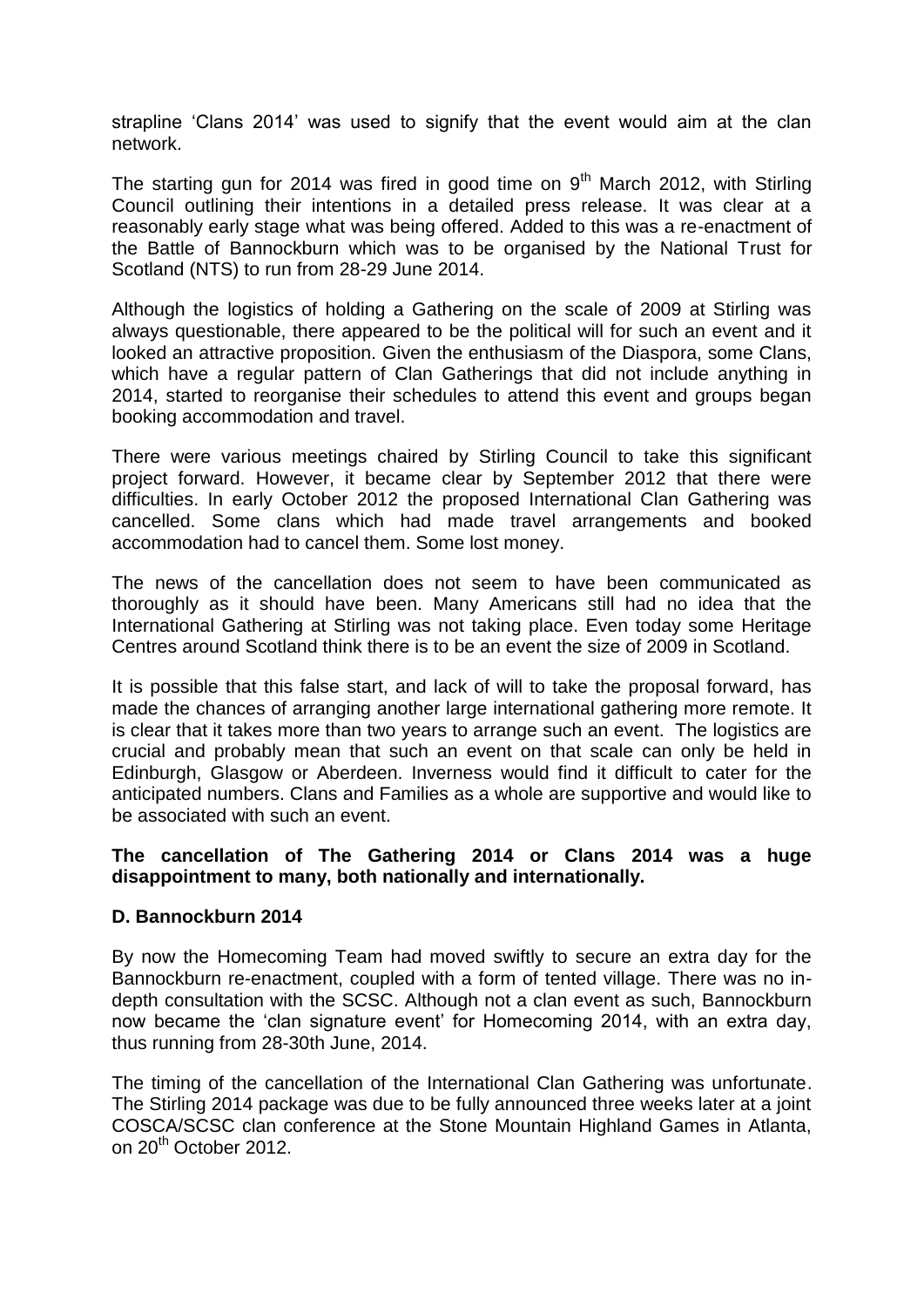Attendees at this Clan conference were key leaders in the US clan network. Some had come from as far as California and Colorado. Most of those present were in Edinburgh in 2009. These clan leaders are fundamental to the clan network. If they are not persuaded of the merits of an event or a course of action then there is no 'buy-in' by the clan members at large.

They were surprised and disappointed to hear that the proposed International Gathering had been replaced, not by a Clan event, but by a battle re-enactment. Most had anticipated a re-run of Gathering 2009 in Stirling, and the watered down plans were not well-received. As far as the leaders of the US clan network were concerned, 2009 was a magical formula that worked and had considerable worldwide appeal. What was on offer now did not have the same appeal. Some ten Chiefs including the Convenor of the SCSC saw their disappointment, as did the President and board members of COSCA.

NTS is shortly to announce full details of the events on offer at Bannockburn. The emphasis will be on the battle re-enactment, which will be spectacular. But without the spectacle of a Highland Games, it remains unclear how the Clans fit in beyond a clan village, which may itself be limited due to the terrain. Whatever the package, it will not be big and wide-ranging enough to be called a Clan Gathering on the scale of the one in 2009.

The SCSC understands that **there are no other centralised clan events being marketed in place of the International Clan Gathering, as part of Homecoming 2014. There are individual clan gatherings at a local level, but these are being promoted and marketed by Clan Associations at different times of the year, around Scotland, and not on any strategic level.**

The clans that were prepared to change their plans to fit with the Homecoming are no longer prepared to do so and it is too late to make changes now. **The vast majority of the Diaspora who attend these events cannot afford to take the time off, or make an expensive visit to Scotland more than occasionally. They tend to arrange these visits to coincide with Clan activities and short notice of major changes of plan has a disproportionately negative effect.**

# **E. What promotion and marketing should be undertaken to promote the Bannockburn event and other supporting events to potential US visitors?**

The interest of the Committee in the US market is noted from the above question.

Well over half of the participants in any individual clan gathering in Scotland are normally from the USA. In some instances it is as high as 80%. The International Gathering in 2009 attracted some 75% of attendees from North America, which includes Canada, but one must not ignore the other countries.

**The SCSC does not have the professional competence to comment about marketing and promotional issues to do with the re-enactment of the Battle of Bannockburn 2014. It does however, have a deep knowledge of the Diaspora.**  The role of the SCSC and indeed COSCA is to assess the information available and make recommendations to their constituents.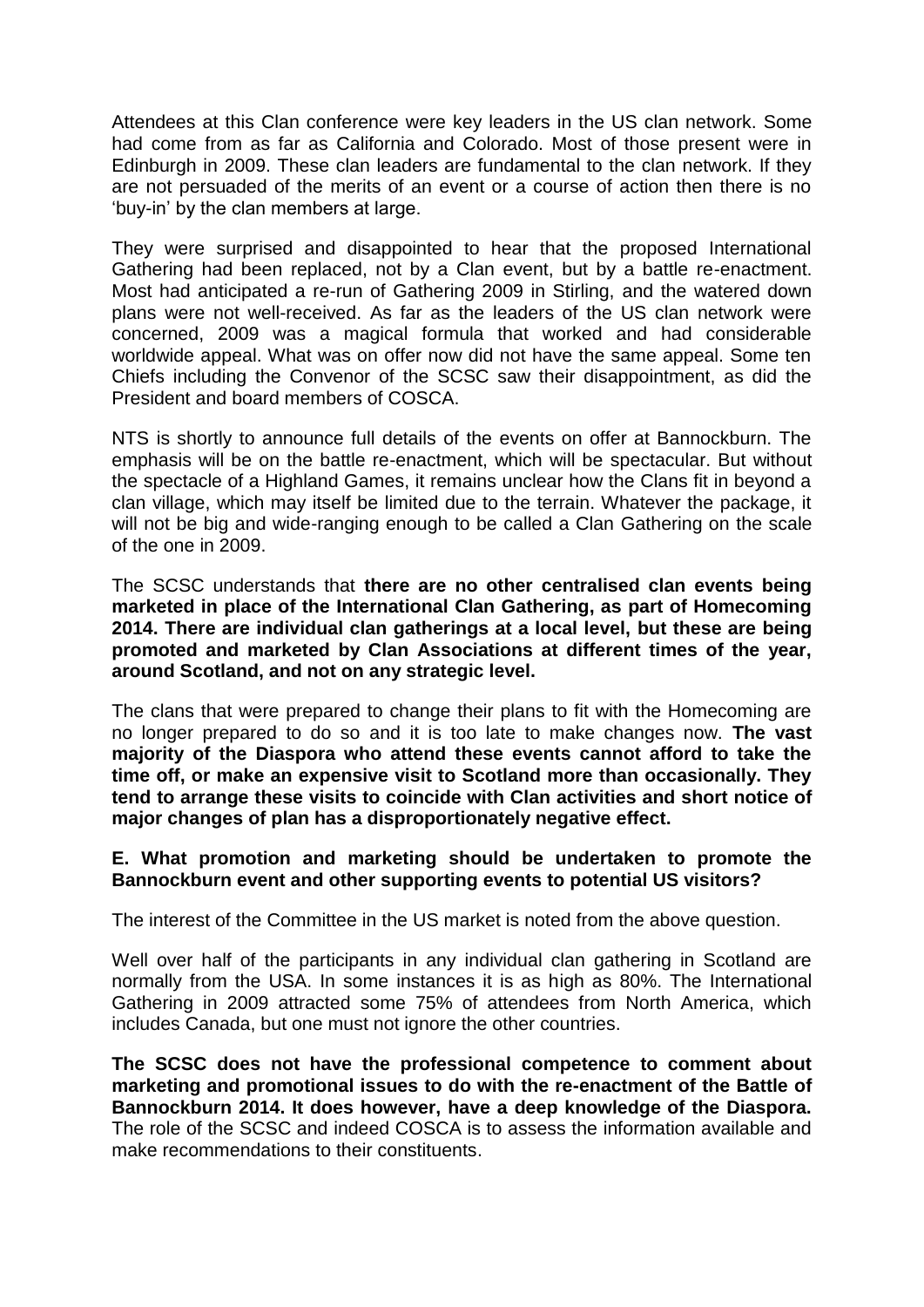As an observation, it would appear that apart from a dramatic Bannockburn website, there is little information on the internet to encourage or help visitors from overseas in making a decision on whether to come to the re-enactment, and base themselves in the Stirling area. There is no exposure of the event on any social networking site, which would create interest and discussion.

Gathering Ltd did its own marketing in 2009. The type and nature of any marketing will depend on the nature of the event and its size.

Bannockburn should be a great success, but if 25,000 people are trying to get onto a site that holds only half that number, it is likely to be remembered more for the problems than the event itself.

#### **F. What further events should be planned around the Bannockburn event in order to attract the US Diaspora?**

**The SCSC is of the opinion that it is now too late to plan any other events around Bannockburn 2014 to attract the US Diaspora. Time is too short. Overseas clansfolk need a good two years' lead time**. Some Clan societies even plan four or five years ahead of any large-scale gathering. Given the problems associated with 2014, unfortunately many American Scots are generally disenchanted with what is now proposed.

Also, there are some Americans who feel that Scotland takes the Diaspora for granted, is dismissive of their concerns, and forget that they have choices. This worrying viewpoint needs to be taken on board. The SCSC believes that building excellent long-term relationships are more important to Scotland than, say, a 'Return on Investment', or organising a clan march so that a target can be met.

Clanship resides out in the regions of Scotland and there may be opportunities to maximise that in 2014. For example, there is a well co-ordinated schedule of events planned in Lochaber in 2014, involving genealogy, history, presentations, music, book readings, Highland Games and Clan Gathering. This is all specifically aimed at the Diaspora, and yet no grant has been forthcoming. This project is entirely self funded and could attract upwards of 3000 people.

Another example is Glamis Castle in Angus. They plan to run a Clan Gathering based on their successful event in 2012, which attracted 20,000 people. This Gathering could have become International, but now there is not enough time to attract overseas American Scots.

Glamis has applied for a grant from Event Scotland for 2014, but it is unclear even at this late stage whether the grant will be realised. The application process appears to be too long and drawn out. It cannot be stressed strongly enough that if an international clan presence is required, then two years' lead-time is needed and the main blocks, particularly finance, need to be firmly in place.

There has been some discussion about enhancing local Highland Games with centralised funding. This would have a popular regional impact for Homecoming 2014. Unfortunately this concept does not seem to have been developed very much,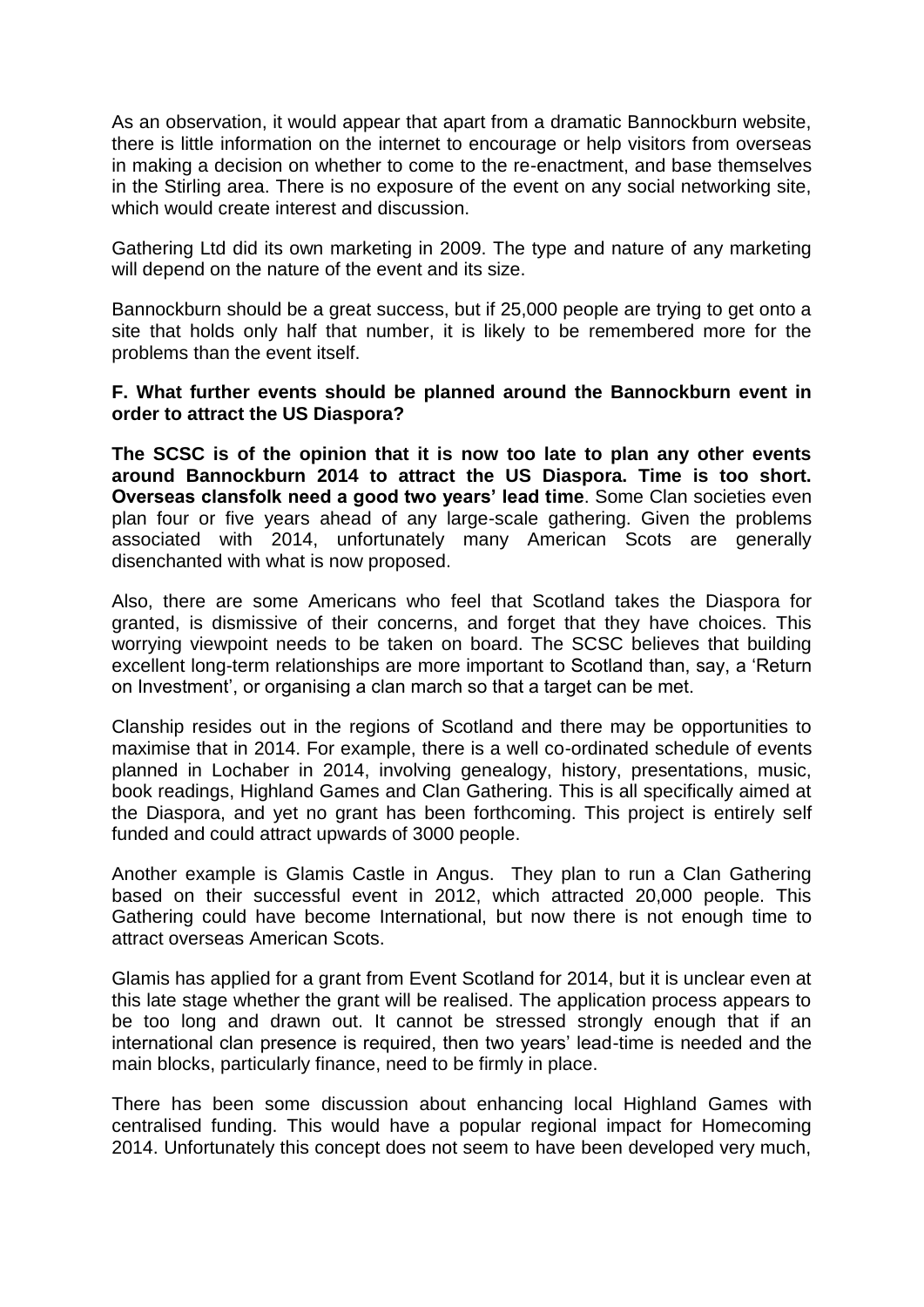if at all. To help with local Highland Games in 2014 only, and not on an annual basis, would be discriminatory and cause more resentment then joy.

Even if the Glamis Gathering were to go ahead and the Highland Games proposal progressed, these are not compelling reasons for Americans to come to Scotland at this late stage. Doubtless some would come, but not on any large scale.

### **G. What is the role of the Standing Council of Scottish Chiefs in the steering group in relation to Bannockburn 2014?**

The SCSC has attended one general meeting about Bannockburn and two working group meetings. These were mainly concerned with the broad prospect of the reenactment which is primarily NTS business. The SCSC has been invited to sit on the steering group, but what role it can play has yet to be fully determined. To date, there have been no meetings of the steering group.

Once the steering group is up and running, the SCSC can advise on what is being planned for 28-30<sup>th</sup> June, 2014. We have no doubt that the battle re-enactment will be spectacular. But the SCSC cannot comment on the other aspects, such as a Clan tented area, as there are no visible plans for this yet. Neither can we comment on the food and drink facilities, music, or the medieval village.

It is emphasised that the SCSC has no expertise in setting-up and running such events. But it can offer opinions about the likely views of the Diaspora. **The SCSC believes that Bannockburn will be successful for the home market, but the event as it stands may not be large enough to bring the same numbers of the Diaspora to Scotland as occurred in 2009. Nor should it, as the site is too small to hold that number.** 

# **H. Conclusion**

The SCSC welcomes and fully supports the aims and objectives of the Scottish Government to bring more tourists to Scotland, whether it be through clan events, or in other ways.

It is appreciated that the Scottish Government and its agencies are doing more to engage with the Clans here and abroad than ever before. This is a positive step, but is very much new territory and a learning process for all parties. Inevitably some matters will not run smoothly immediately.

The approach to this whole project could have been better. Instead it was complicated by the financial fallout from 2009. The planning and engagement with the Clans for 2014 has been mixed and needs to be improved. Despite assertions that COSCA was part of the 'partnership', very little communication has actually taken place with them except via the SCSC.

The Scottish Government needs to decide what events are historically appropriate and relevant to attract the Scottish Diaspora. There is no doubt that many people, whether part of the Diaspora or not, will come to Scotland for such events. However if a substantial Clan and Family presence is appropriate, it should work with the SCSC and its members from a very early stage, to maximise economic benefits for